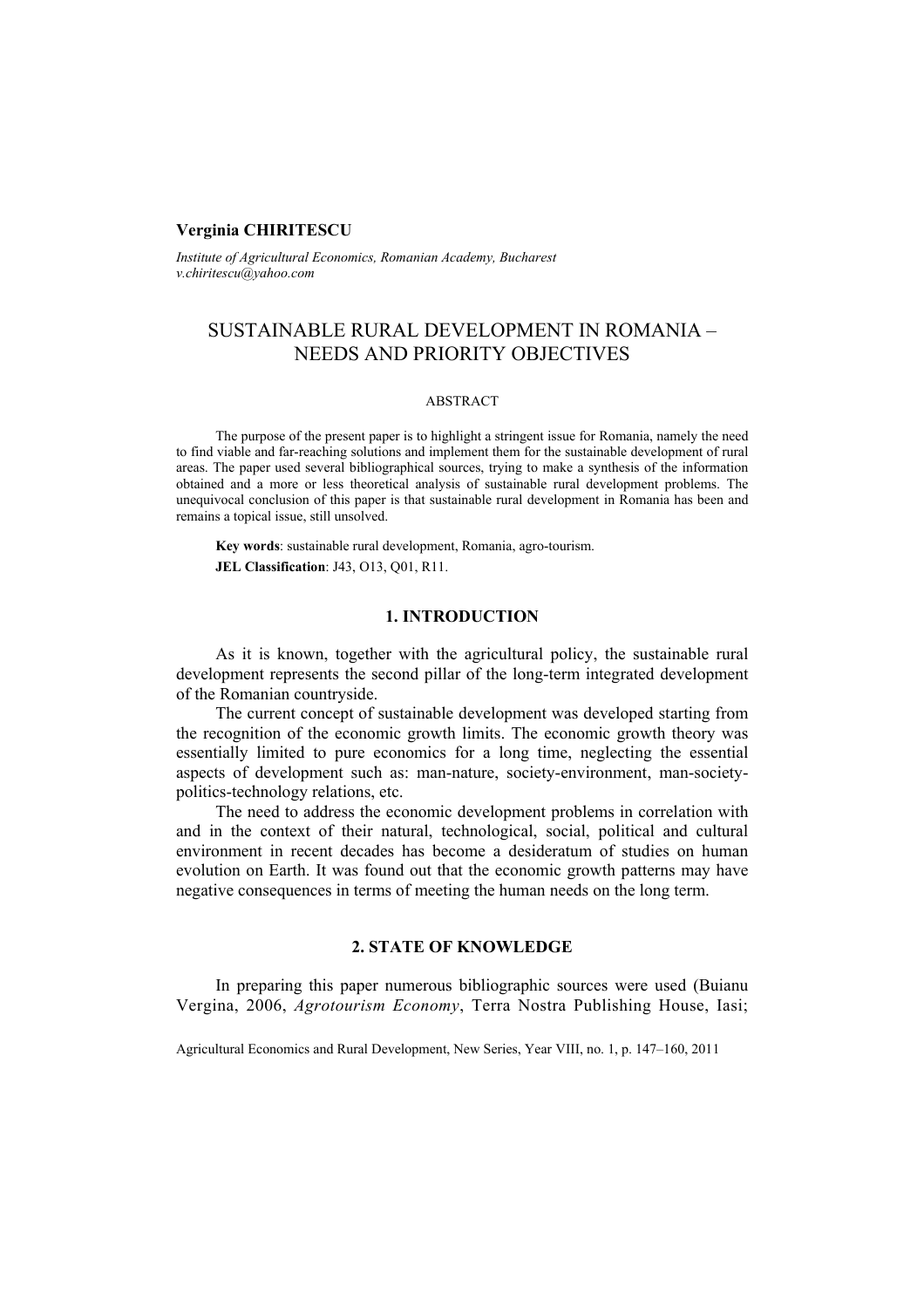Gavrilescu D., Giurca Daniela, coordinators, 2000, *Agri-food Economics*, Expert Publishing House, Bucharest; Alexandri Cecilia, Davidovici I., Gavrilescu D., coordinators, 2004, *Treatise of Agricultural Economics*, Expert Publishing House, Bucharest, etc.), trying to make a synthesis of information obtained and a more or less theoretical analysis of the sustainable rural development issue.

In time, more and more experts have drawn attention on the danger of exponential economic growth, of implementing certain techniques and technologies with no concern for maintaining a balance with the environmental factors and hence for the preservation of life on earth. Sustainable rural development should primarily focus on the activities taking place in the rural areas, starting from agriculture.

# **3. MATERIAL AND METHODS**

The presented material was mainly based on the study of many Romanian and international specialty papers (see references at the end of the paper), from the observation of the current situation in the field, on the occasion of documentation and information visits, as well as in consultation with numerous articles and studies published on Internet.

A number of official websites of institutions and central and local management bodies in the investigated area were also consulted, namely: Ministry of Agriculture and Rural Development (MARD), the National Agency for Agricultural Consultancy (ANCA), the National Association of Rural, Ecological and Cultural Tourism (ANTREC) and others.

## **4. RESULTS AND DISCUSSIONS**

The paper refers to the national sustainable rural development strategy and priorities, while highlighting the particulararities of this strategy implementation at local and regional level.

The sustainable development concept is rooted in the recognition of the need to raise the problem of the development "*without limit*" in the national economies.

The **sustainable rural development** should primarily consider the activities taking place in the rural areas, starting from agriculture, as basic activity.

*The current concept of sustainable agriculture* must be adapted to the social and economic context in which it will be applied, as well as to the application scale, variable from one plot on a farm to the entire farm, from an ecosystem in a river basin, from one region to another, etc.

In order to implement sustainable agriculture, the agricultural policy must address the following issues: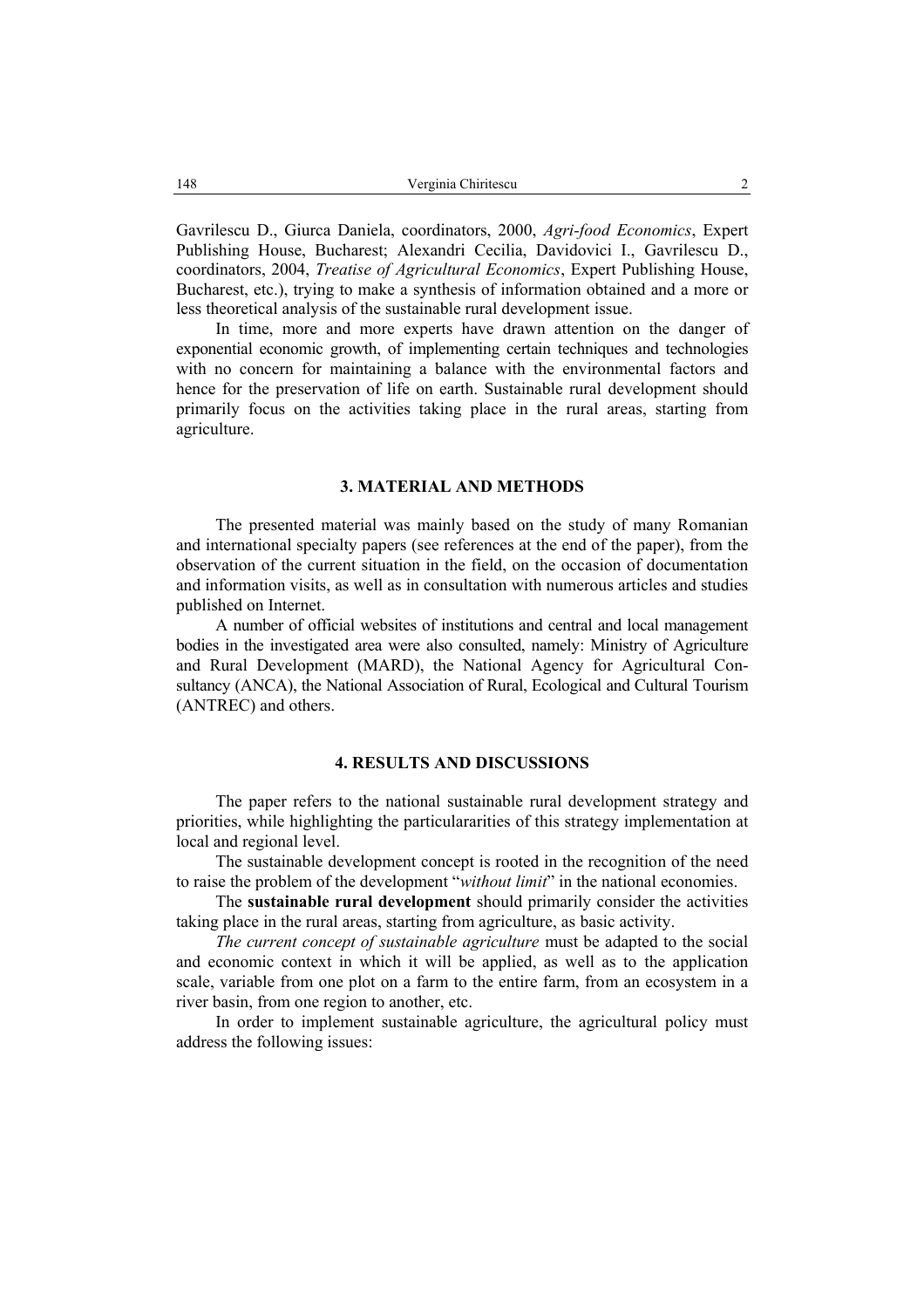– to regulate the legal basis for sustainable agriculture resources, mainly on high quality land;

– to create technical tools (scientific, political and financial) so as to ensure the proper functioning of energy and material flows in the great cycles of the biosphere;

– to promote the integration of crop production with animal production and related activities;

– to discourage the separation of intensive livestock production from crop production;

– to determine the society to accept the compensation of expenses for agriculture readjustment (price policy).

These conditions are designed to ensure the basic requirement of society, namely: food security as a component of global human security.

*The general application framework of programs on the sustainable development of Romanian agriculture* needs to have in view, in the first place:

– to provide a main role to environment protection measures on the basis of uniform, mandatory norms;

– to provide the necessary resources for the application of programs and the means for environment monitoring, etc.

**Sustainable agriculture** cannot be practiced in the absence of paying particular attention to the reform of farm consolidation organization and acceleration through association, for the establishment of large-sized farms, competitive and viable on the long term. Most agricultural activities are intended to ensure family subsistence, the population being to a lesser extent oriented to industrial processing or marketing of obtained products. At the same time, the non-agricultural activities, focusing on the practice of various trades of local interest, or specific services are still underdeveloped.

*For example*, **agro-tourism** can be a complementary activity to agriculture, which should contribute to the improvement of the efficiency of Romanian rural household farms, and also to the sustainable rural development process. To avoid uncontrolled development of tourism structures and facilities in the rural areas, the concept of reception capacity was used, to materialize the sustainability idea, namely the idea of socially responsible tourism and agro-tourism, which is not only sensitive to the environment, but also acknowledges the fact that there are certain limits to development, in a world with limited resources.

The balanced development of the Romanian rural world can be achieved through an active rural area development policy, based on the development in agreement with the rural population's needs.

The interventions recently determined by the need to enhance the agricultural and non-agricultural production processes in the rural areas have implied tough actions and have accelerated the sometimes harmful influences upon the environment. It was found out that, in fact, the large disequilibria affect the social, economic and environmental system, mainly in the rural areas, due to both insufficient and excess human activities in certain areas.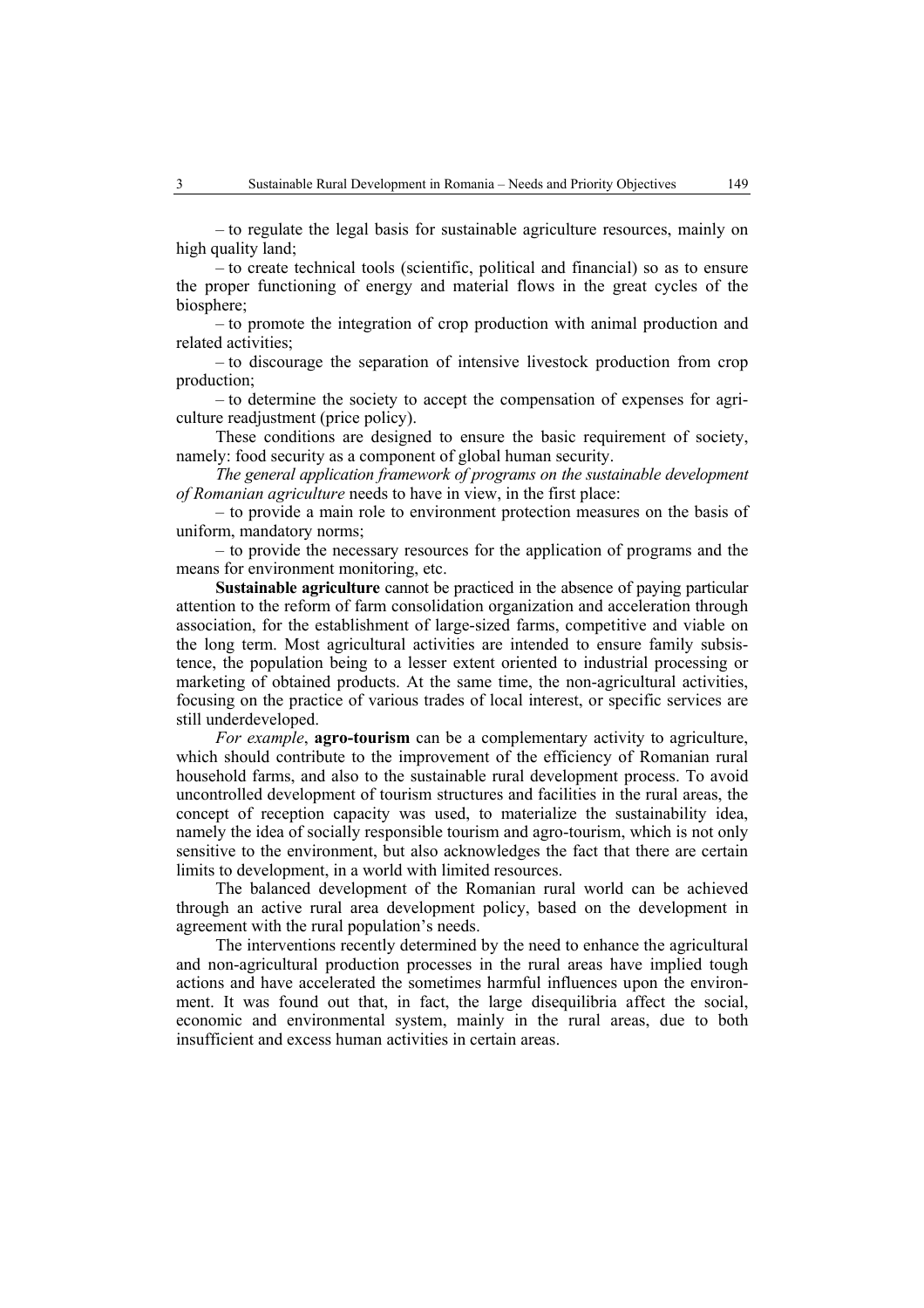At present, agriculture increasingly depends on off-farm sources, namely:

• infusion of capital and technological innovations, combined with programs for the selection of seeds and breeding animals;

• massive use of chemical fertilizers;

• intensification of the chemical means for pest control;

• extending the promotional and marketing services for agricultural products.

While the results in terms of agricultural production and rural services are spectacular in time, there are increasing concerns in relation to the costs on nature, namely:

– many biotypes of plants were destroyed or disappeared, while a large part of them are endangered and have been fragmented and isolated in space;

– indiscriminate use of seeds resulting in high yields but with poor resistance to diseases, pests or climate changes leading, in most cases, to failures and loss of benefits caused by the genetic diversity of crops;

– abuses in the use of insecticides and pesticides, which led to the disappearance of natural predators and of other beneficial organisms to the agrobiological processes;

– excess chemical fertilizers, which resulted in the contamination of surface and ground water, and in the extinction of flora and fauna species associated to them;

– the sometimes irrational intensification of agricultural and tourism activities have resulted in the disappearance of the natural aspect of landscape in certain places, this becoming less diversified, etc.

For the sustainable development of rural areas, solid, systematic programs are required for the long-term integrated and balanced development throughout the Romanian countryside.

Facts show that in the areas with good farming conditions, the processes of modernization, specialization and integration into the market economy are increasing, while the land released by the population's exodus from the rural area is actively operated by the remaining holdings. In this way, a significant part of the agricultural and food production is obtained on representative farms in the area, the size of which increased.

In the course of many generations, the agricultural and non-agricultural traditional activities in the rural areas were the viable motivation in maintaining the sustainable ecological balance, production sustainability and the population's welfare.

It is worth mentioning that the current economic approach lays too much emphasis on farm profitability, as well as on the profitability of other activities from the rural areas, without regard to the economic and social costs borne by the overall society for a long time and by each individual in part, endangering the environment quality and equilibrium. The man-nature disequilibria, generated by conventional farming systems or other (forestry, agrotourism, etc.) are reflected in the overall society-environment relationships.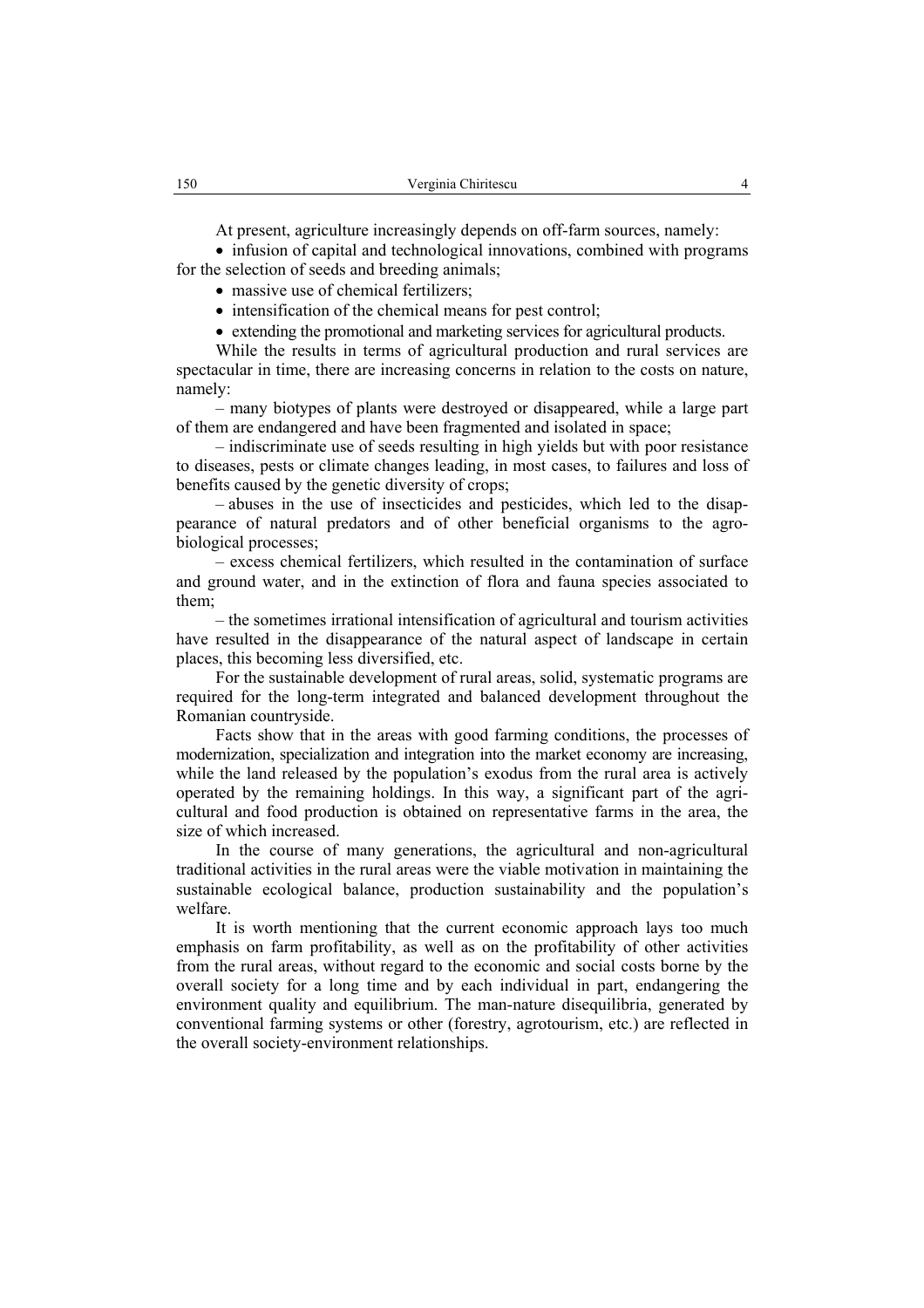**Relaunching Romania's agriculture** can take place only by creating a sustainable rural development system. This means developing an overall national rural development program, completed with detailed programs, specific to each zone: plains, hills and mountains, under a concept targeting the economic and social integration of the Romanian village.

The application of regional (zonal) sustainable rural development programs requires significant investments, which can be ensured by attracting foreign capital, if favourable participation conditions are provided. Besides the public budget, the investments can be also supported by specific European Union programs, on the condition of existence of competitive structures that should manage them and of the design of feasible projects.

In the **National Rural Development Program (NRDP)** for the period 2007– 2013, prepared by our country, the following *strategic objectives* are mentioned:

• improving the skills of farmers and other people involved in agribusiness and forestry sectors as a means to encourage better management of farms, forests and processing facilities;

• improving the competitiveness of commercial and semi-subsistence farms and of their associations, while complying with the sustainable development principles;

• restructuring and modernization of agricultural produce processing and marketing, complying with the sustainable development priciples;

• continued use of agricultural land from the less-favoured areas and promoting the sustainable agriculture principles;

• conservation and improvement of natural resources and habitats;

• promoting sustainable management of forest land;

• maintenance and development of economic activities by increasing the number of jobs;

• increasing the attractiveness of rural areas;

• developing skills and raising awareness of local players on the local governance importance;

- promoting the endogenous potential of territories;
- improving local governance.

An important role in the implementation of sustainable rural development in our country is played by the central, regional and local public administration, by which the development programs and the responsibility for their implementation is transferred to local communities.

In a generic sense, development means a category that defines a complex, oriented movement, with a reversible character, taking place in a line ascending from lower to higher, from old to new. It is achieved through a succession of changes, of quantitative accumulations and qualitative transformations, of evolution and revolution, of progress and regress.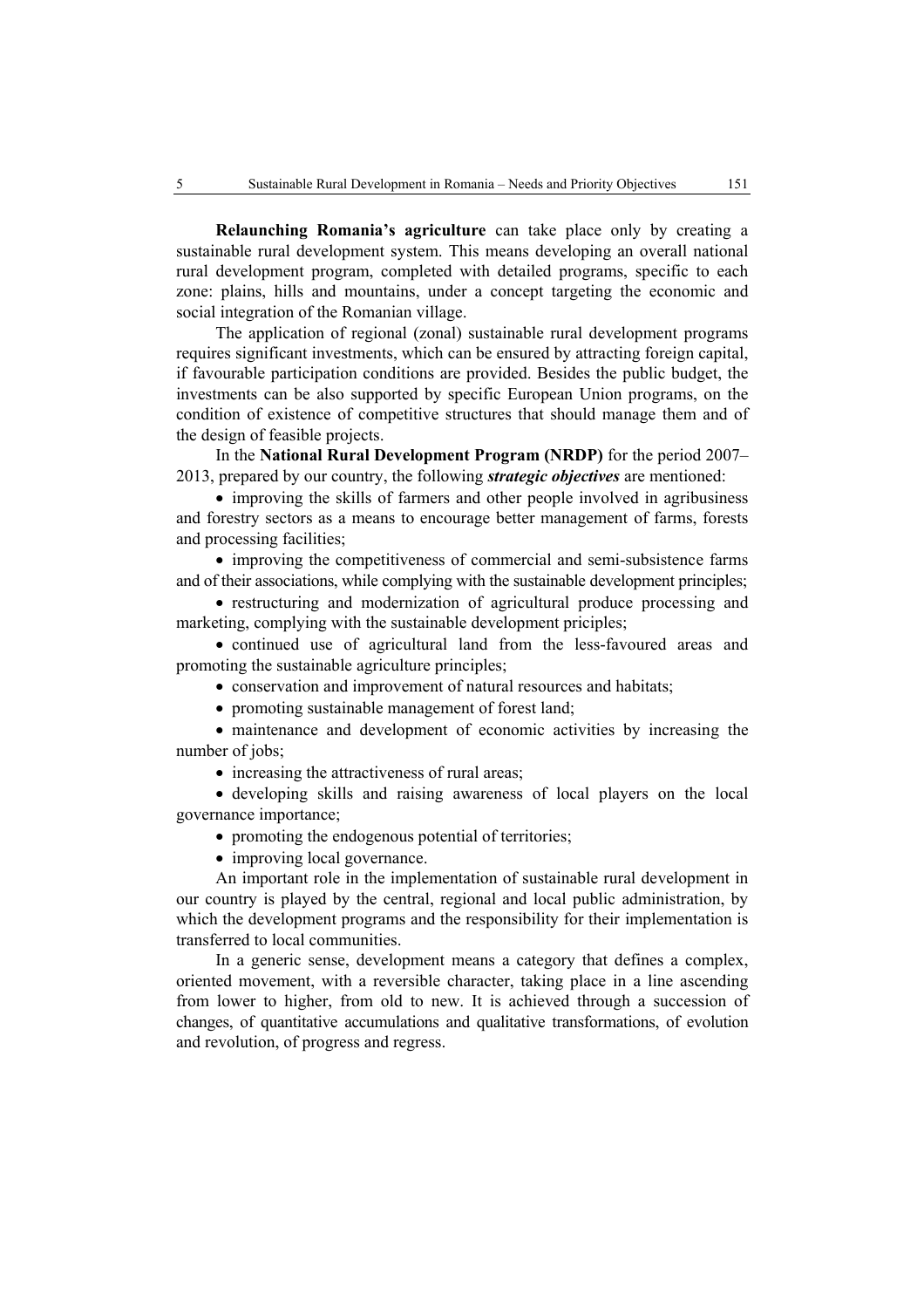At the same time, development means the action to pass from an old qualitative state to a new one, the effect of such process being materialized into the general civilization level of the population on a specific territory. Civilization reflects the material and spiritual development of the society, of a state or people, of a social category, at a given moment.

The *Rio de Janeiro Conference* was the largest meeting ever of world leaders, attended by 182 heads of state and governments. It took place in two stages:

– 3–12 June 1992, the working meeting of environment ministers and representatives of non-governmental national or international institutions;

– 12–13 June 1992, the "Earth Summit" (Earth Conference).

At the Rio conference, five documents of great importance for the whole mankind were presented, out of which only two were signed, namely:

– *Rio Declaration*, which contains the principles that mankind should follow in the humans – environment interaction relations;

– *Agenda 21*, as a document investigating the possibilities to implement the principles included in the declaration, the social and economic dimensions of the environmental issues, the conservation and management of resources targeting sustainable development, etc.

The main elements of **Agenda 21** are the following:

• a prosperous world in which the development and preservation of the environment should follow other development schemes than the traditional ones;

• a fair world, which should provide a decent and civilized living standard to all the people;

• a habitable world in all areas, in the sense that at present about 3 billion people are living in urban areas under continuous expansion. It is estimated that at the beginning of the third millennium around 5 billion people will live in towns. This will result in extreme pollution, great supply problems, in the paralyzation of urban services, lack of sanitary conditions, etc.;

• a fertile world, where the problems related to agriculture, water, energy, forests, biodiversity, biotechnology, pollution, mountainous areas, are addressed in an ecological vision;

• a clean world, an idea that includes a particular concern about pollution from domestic, industrial and radioactive waste.

The other documents addressed by the Rio Conference were: agreement on global environmental change, the Convention on Biological Diversity and the declaration of principles on forest conservation and exploitation. At the same time, the Rio Conference resumed the ideas presented in 1987, concerning the sustainable development concept, which actually represents the basic, necessary and objective element in the evolution of human society.

**Sustainable development** is a process of changes that allows the long-term use of the environment, so that economic development remains possible, while maintaining the environment quality at an acceptable level.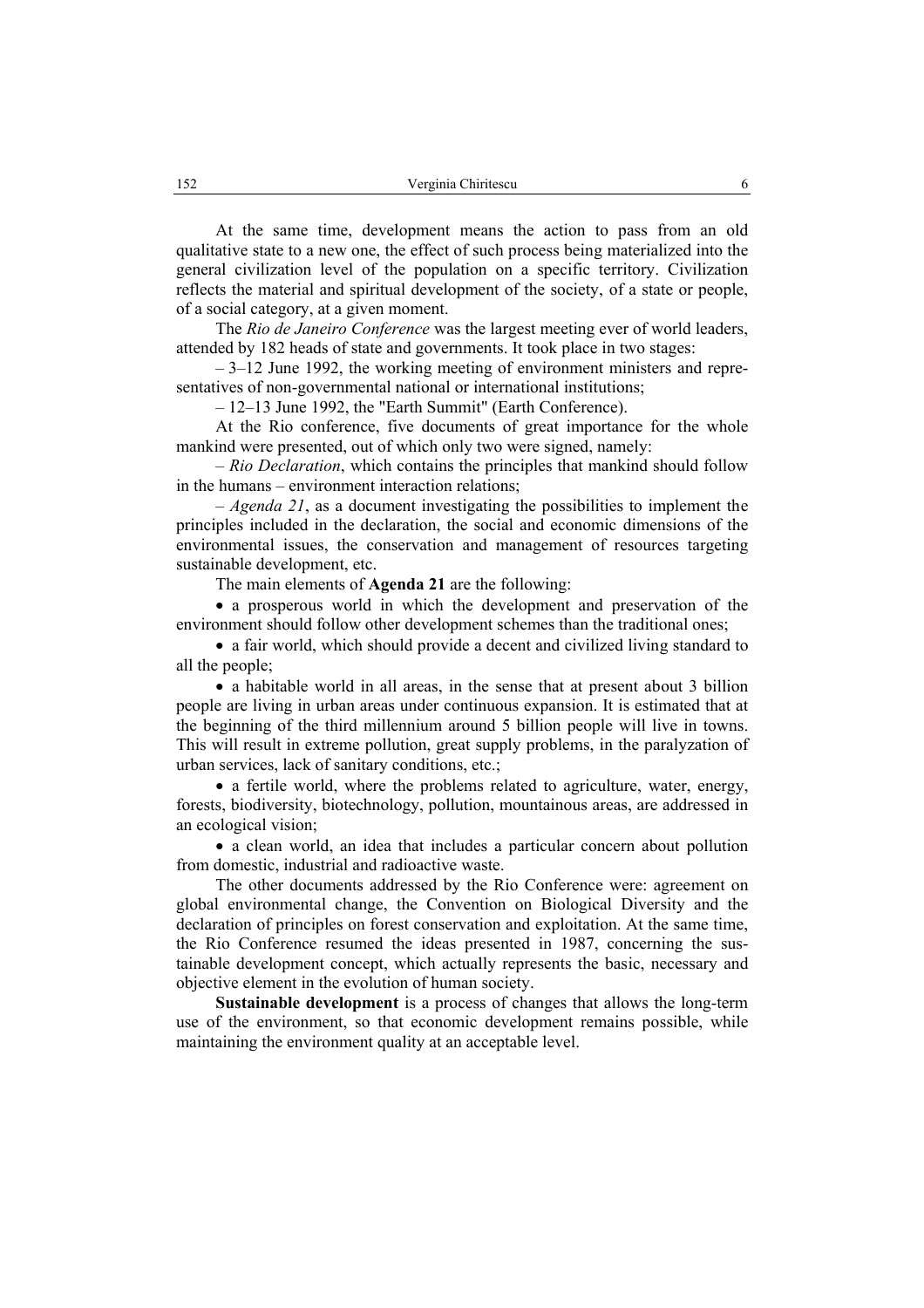## *The environmentally sound sustainable development principles* are:

• regeneration of natural resources and preserving their natural stock at an acceptable level;

- reducing pollution at a "minimum safety level";
- respecting the limits for biodiversity conservation;
- avoiding the irreversible effects of economic processes, through:
- strategies aimed at preventing risks;
- technological development orientation towards environment protection;

• guiding institutional change and economic decisions towards environment protection;

• distribution of incomes in an efficient, fair and reasonable way.

Sustainable development is a long-term process that cannot be achieved within one generation, which means that efforts must be made at this very moment to initiate this process.

The long duration of the sustainable development process is generated by the following *factors*:

- growth of the population on the Earth;
- continuing decline of global resources;
- lack of international agreements on excessive exploitation of natural resources;
- existence of a long lag in ecosystem processes;

• existence of certain aspects of the environment-economy relationship that are not understood yet;

• involvment of the human factor: people must have basic needs met (provided) to be interested in such an altruistic purpose as sustainable development;

• all nations must be willing to cooperate and contribute financially to this process;

• existence of other ethical issues.

**Sustainable rural development** must be applied according to the principle of focus and differentiation in favour of the areas with the greatest needs. This process is based on an integrated approach that combines the following aspects under the same legal and instrumental framework:

- adaptation and development of agriculture:
- economic diversification:
- natural resource management;
- improvement of environmental activities;
- putting into value the cultural heritage and tourism.

The diversification of economic and social activities should foster private sector development through: investments, technical assistance, services, infrastructure, education and training.

The sustainability of all activities can be achieved by applying the subsidiarity principle.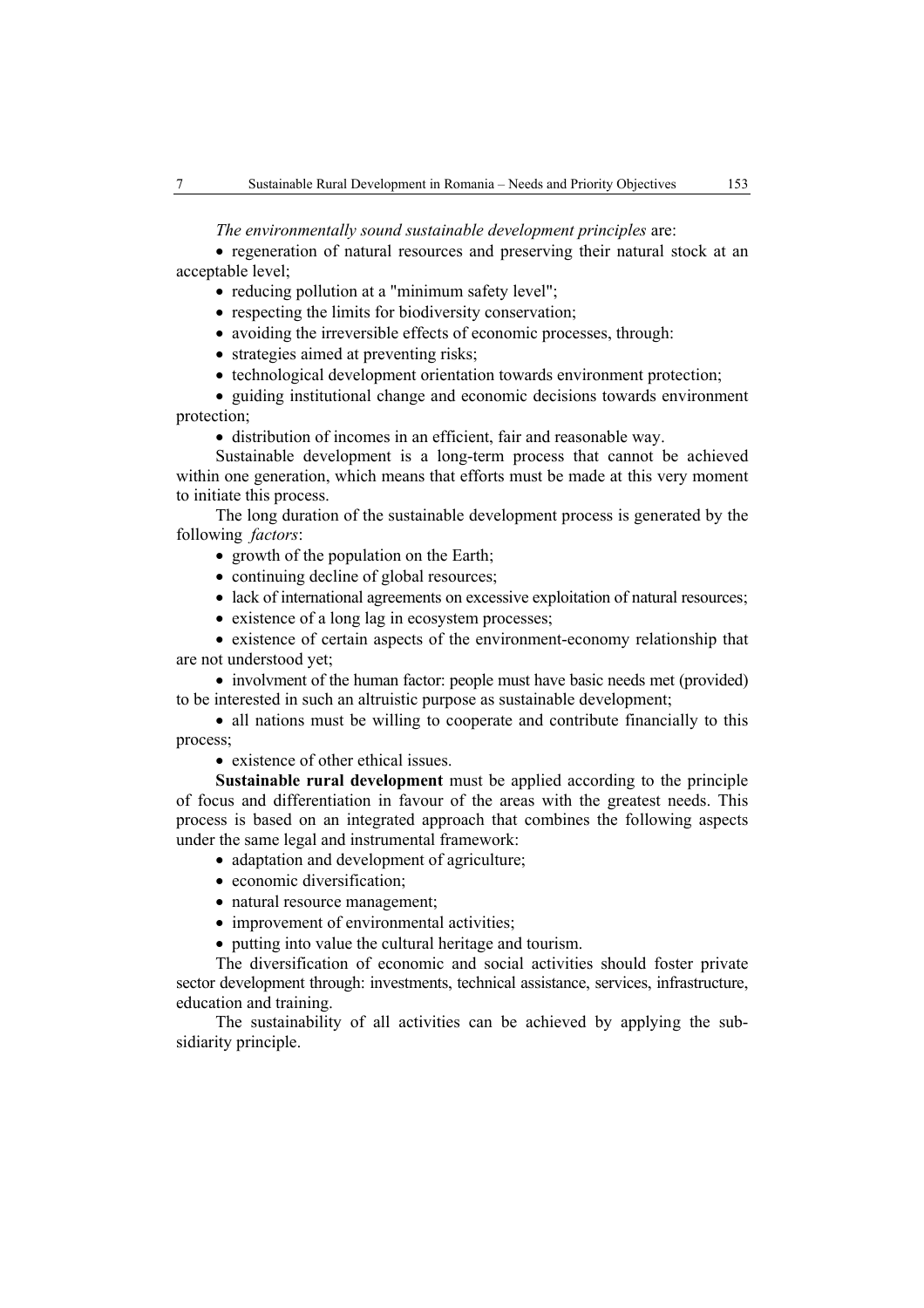*Subsidiarity* is a fundamental principle of social decision by which the maximum effects are obtained only when the decisional act gets close to the decision object.

A comprehensive policy can be optimal only if each component policy is optimal. This principle mostly requires rural management decentralization and the development of activities on partnership and collaboration basis between all levels of responsibility: local, regional, national, European.

Sustainable rural development must be promoted at local level, led by local communities and carried out in a coherent framework through:

• the principle of simplification: the rural policy, particularly in the agricultural sector, should be simplified so as to ensure greater coherence of activities (regulations limited to general rules and procedures, decentralization, etc.).

• the design of unique programs for rural development by zones, characterized by coherence and transparency, which should represent a unique tool for the rural development of the zone;

• funding the rural development programs. An efficient local administration cannot be conceived in the absence of adequate financial means. The financial resources of local projects are based on local resources and rural credit, for a better mobilization of public and private finance;

• increasing the management capacity and the efficiency of regional and local authorities, as well as of local community groups, etc.

The sustainability concept used in agriculture development includes the following features:

• environment and natural resources protection, while maintaining the production potential without destroying other species;

• the possibility of getting involved in long-term agricultural activities that are profitable for farmers;

- providing sufficient and quality food for the population;
- agricultural activities should have a fair and human nature;
- to be socially acceptable and to promote ethics.

*Integrated rural development* is the watchword in the current general conditions. The sectoral and integrated development policy of rural areas is generally less known and poorly addressed, most often interpreted as contradictory. The surplus of certain agricultural products results in conflicts, similarly to the political and economic reforms in agriculture. There is an increased focus on the recognition of the multiple functional character of agriculture in the human society nowadays, as well as on the vital role of rural land, which ensures the existence and efficiency of agriculture.

Experience has shown that for a balanced development, agricultural production cannot be the object of growth in the absence of social demand. The experience revealed that the new technologies and better management of existing resources result in increased agricultural yields. Hence, available labour inevitably appears.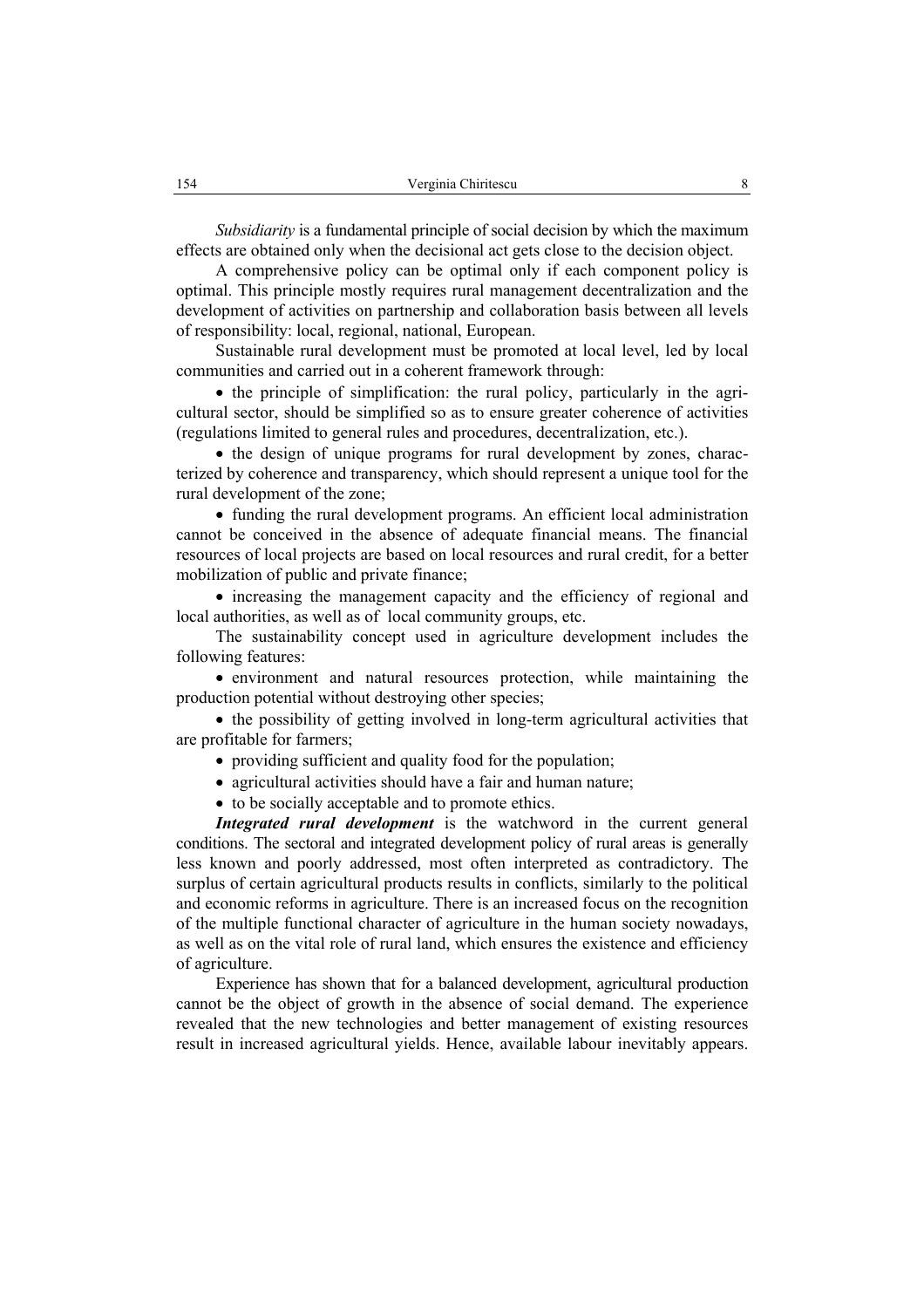The improvement and safety of crops help meeting the domestic needs and lead to surplus production for export, which is both a positive and negative aspect for the respective countries.

Thus, the main problem that arises is how to harmonize agricultural production needs with the environment protection needs. Change should be based on discernment, the new management role and the mode of social life are of utmost importance. The man-nature relationship perception is essentially determined by the agricultural production system and a certain code of values. This has evolved in time and space according to the attitude of individuals from the society. Typically, the rural population perceives nature as part of the system of life, as a substratum of survival activities.

At the same time, the entrepreneurs from the tourism sector perceive nature as a capital to be exploited, as a resource that is monetized. Residents outside the countryside appreciate nature as a whole that exists outside the human contribution. However, the perceptions and behavior in relation to environment are radically different from one geographical area to another. For example, the Anglo-Saxon or German-Scandinavian culture is based on a rigorous respect, intimacy, symbiosis with nature, a relatively integrated rural – urban lifestyle, while in the Mediterranean culture, the rural environment dominates the urban environment, having in its concept the delimitation of functions and powers and a lower concern for the natural environment. From this latter point of view, things are even more critical in the Central and East-European countrries.

The entire strategy of the balanced development of the European rural area should take into consideration the difference in people's perception of the continent's nature management.

The rural world comprises areas of activity of great diversity. Rural area functions differ from one country to another, in space and time. These have been multiplied by the evolution, role and changes from agriculture, animal husbandry, forestry, rural tourism and agrotourism.

At the current stage of society development, a shift of importance takes place from the production, agricultural, food and forestry functions of the countryside, to the protection functions of natural resources and landscape. In this context, for instance, the forest is a natural resource of great importance in local and national economy, mainly due to the ecological balance and nature conservation.

At the same time, *the development of rural tourism and agrotourism* provides new income sources for the agricultural population, mainly in those areas benefitting from quality staff and landscape, infrastructure or adequate facilities. To reach the desired success, it is necessary to understand that tourism development in the rural areas must have a moderate growth in time, to the benefit of rural areas, because:

• too fast or disorderly development of rural tourism is harmful to the environment and landscape;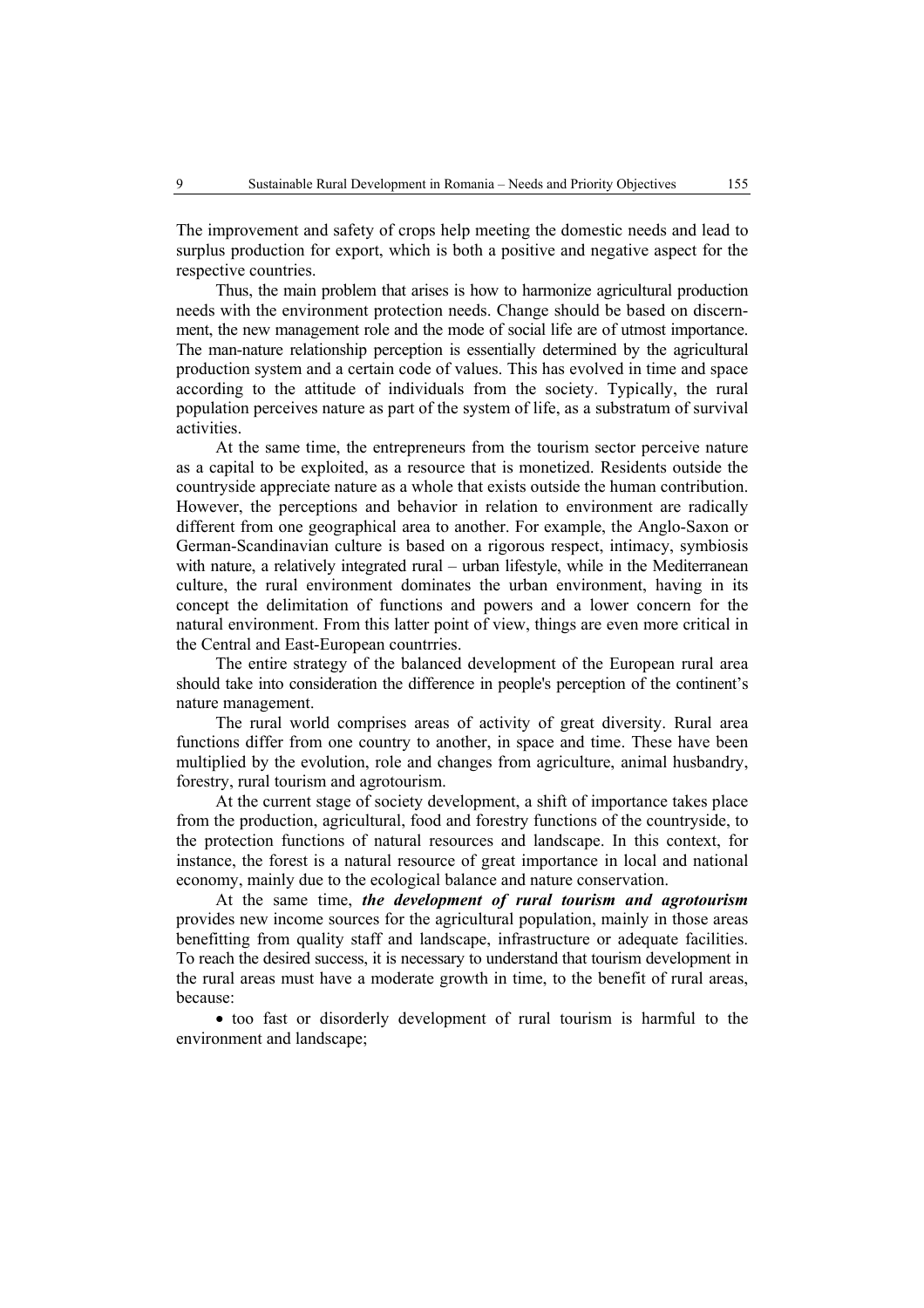• in many cases, a fast growth of tourism can adversely impact the natural matrix of population development and can thus lead to the local population decline;

• the rural population must be socially and professionally prepared for tourism activities;

• agri-food production should be organized through market and feasibility studies, in tune with the demand and interest-based motivation of tourists;

• rural tourism and agro-tourism activities have to be included in the overall tourism activities of the region and in the context of integrated regional policy.

The development of small and medium-sized enterprises in handicraft and the sector of services (telecommunications, research, management, technical assistance, etc.) in the countryside provides new great opportunities for development.

The complementary activities that can be practiced in the rural areas are extremely numerous. When they expand by putting into value the local natural resources, the action is even better. In any case, these activities are practiced on a larger scale in the developed agricultural areas, compared to those areas where agriculture is less developed. The industrial activities and services require specific infrastructure and skills, for which, in general, farmers are less skilled and prepared.

In these circumstances, it is necessary that the governmental authorities, including the local ones, consider agrotourism as a means devoted to ensure sustainable development of rural and national economy. Tourism in rural areas should be considered as a starting point for a higher economic level and for new economic development perspectives in this area.

**Agro-tourism** brings additional income to peasant households, besides the incomes obtained from agriculture. Its development should be encouraged, also by putting into value the projects targeting the protection and valorization of natural, historical and cultural heritage, which are the main resources of tourism interest.

### **5. CONCLUSIONS**

The agricultural production, the agri-food sector and the agro-tourism sector in Romania, by the potential of resources created by the favourable pedoclimatic factors and existing human resources and traditions, are key areas of national economy, capable to regenerate quickly and become competitive, in the conditions of a free and open economy, and thus to significantly contribute to a healthy economic growth and to strengthening the country's stability.

In the current conditions of our country, the exclusive dependence of the rural inhabitants on the results of the farming activity is quite risky, being necessary to attract them in related activities (small industry and processing raw materials obtained from agricultural activities, rural tourism and agro-tourism, etc.). In this respect, an integrating vision is needed of the place and role of agro-tourism farms and farmers in the national economy in order to meet the consumers' (tourists')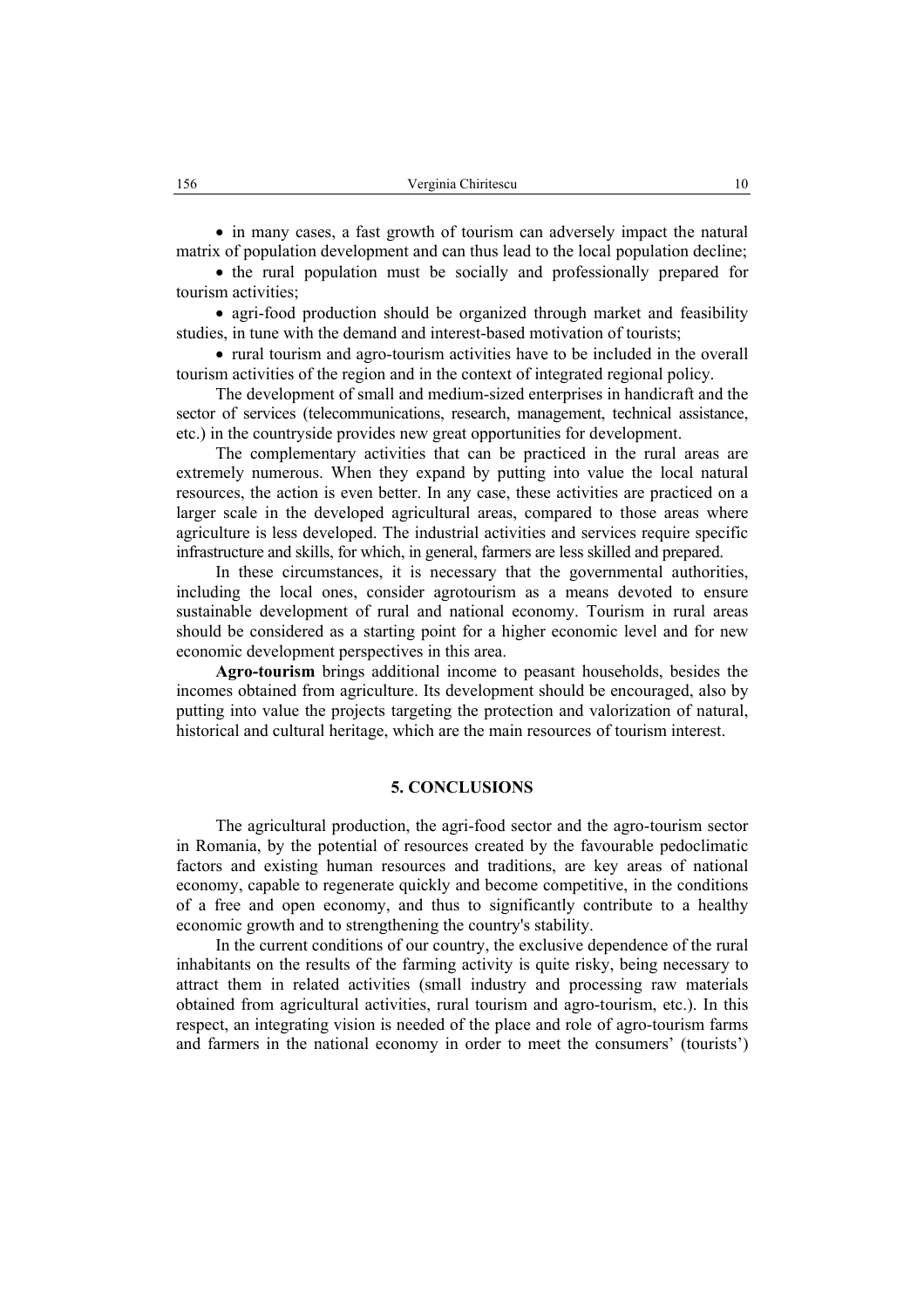needs and transmit this vision through the agricultural and agro-tourism advisory services. Throughout the generations, the villagers have formed their own conception on the agricultural and animal husbandry practices on the basis of their own experiences, mistakes and attempts. This information transmitted from generation to generation can be called *internal knowledge*. Recently, the information on the agricultural practices have increased and there are countless opportunities to disseminate them (technical assistance included). Therefore, farmers can get information from more distant sources, these representing *external knowledge*.

Under the new conditions of Romania's adjustment to the functional market economy and adopting the European requirements, the necessary interventions and measures to protect nature and the countryside generally have particular meanings and valences. In this respect, it is necessary to find pertinent ideas and solutions benefitting the rural communities, which should be presented to the rural people within the advisory services and specialized technical assistance for agriculture, agro-tourism and environment.

The Romanian contemporary reality, in the agricultural sector, as well in the rural area, is adversely impacted by the lack of intervention means and possibilities meant to support household activities and general comfort and living conditions in the countryside. Hence, it is considered that the development of a program on a modern commercial basis, meant to contribute to farmers' and rural people's education and support, will be of great interest and actuality in Romania for a long time.

In accordance with the regulations and with the international experience, in Romania concrete actions are necessary at national and local level, for agriculture and agro-tourism to become driving factors of sustainable rural development. These actions mainly refer to:

• maintaining a viable agriculture from the ecological and economic point of view, which should contribute to the increase of land potential and environment protection;

• restructuring the agricultural and non-agricultural (agro-tourism) rural holdings, on the basis of the economic efficiency principle and according to the market requirements;

• putting into value the resources from the deficient and less-favoured agricultural areas (mountain areas, for example) as well as from the nonagricultural land, through reforestation in each rural locality and establishment of agro-tourism units;

• creation of conditions for the basic activities in the rural areas, agricultural activities respectively to benefit from internal and external priority investments, as well as from support through complementary activities (tourism, agro-tourism, handicraft, crafts, etc.) to ensure population's stability and viability of rural localities;

• creation of optimum conditions for the sale and marketing of agricultural and agro-tourism products.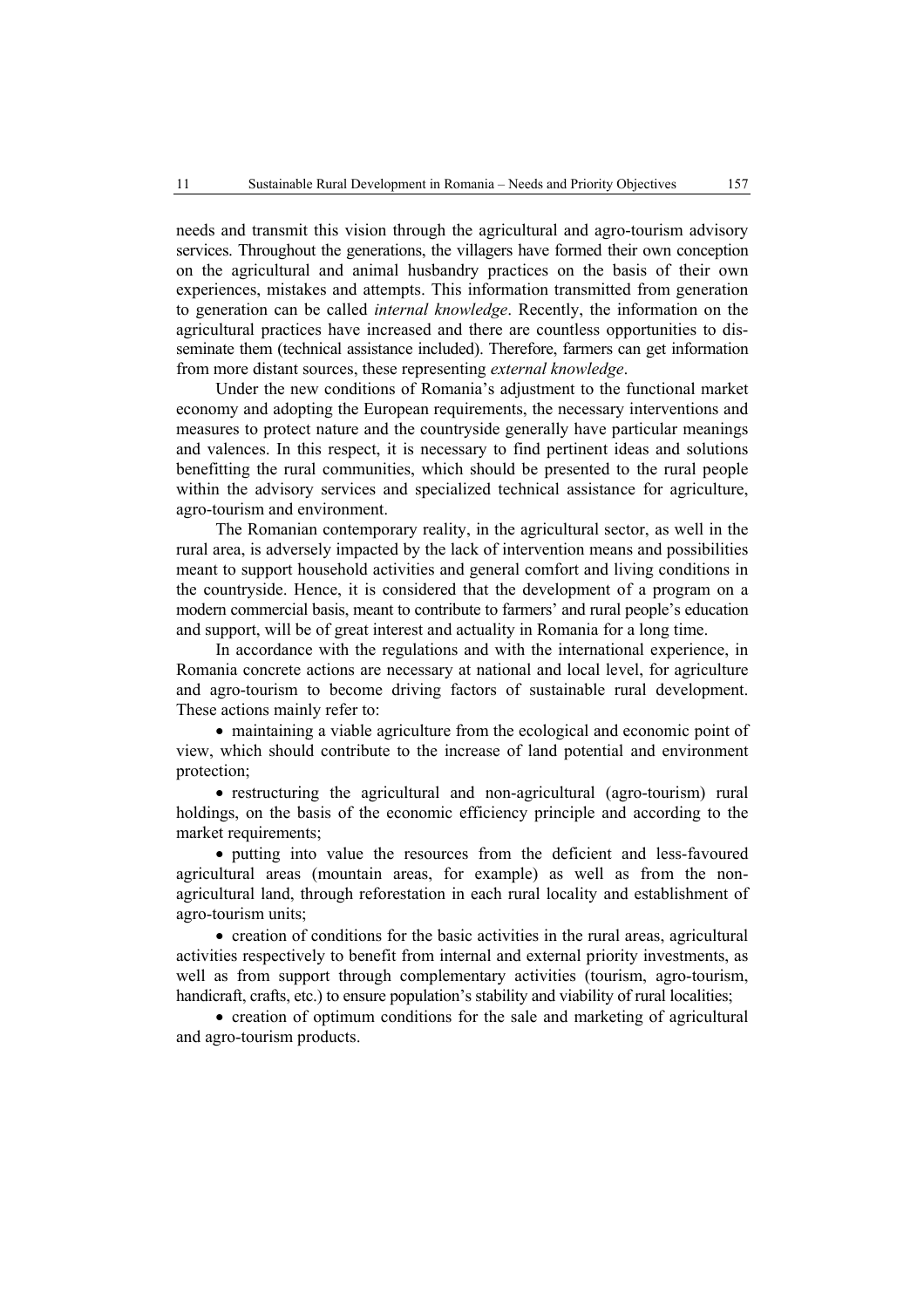In recent years, the Council of Europe initiated an increasingly intensive special activity on the rural theme. It consisted in the organization of numerous international meetings, debates and advertising. At the same time, a rich literature was published on this subject. The future of the rural world has become a widely acknowledged growing concern.

The initial rural theme was based on the following main areas, with specification for all the European countries:

- cultural and natural rural heritage:
- towns, villages and rural planning;
- social problems of the rural world;
- agriculture and rural area:
- new activities for the countryside;
- city-countryside relationship.

At the same time, the strategy for addressing the rural area issues was established, based on the *following elements*:

- integrated development of the rural world;
- balanced development of agriculture;
- diversification of rural activities and creating new jobs in the rural area;
- rural infrastructure and services;

• changes in the social structure and family patterns and their consequences on the rural areas;

• raising the society's rural awareness, in particular by deepening the urban – rural dialogue and relationships.

*The Community's current policy* primarily has in view the funding and promotion of agricultural and agro-tourism activities, with the following *priority objectives:*

• increase and intensify efforts to vitalize the Common Agricultural Policy, in order to match the (agricultural and non-agricultural) production of rural area with the existing demand, through the modernization of agricultural holdings, establishment of agro-tourism farms and attracting the young people into this new, attractive and profitable action;

• stimulate the non-agricultural activities of the rural economy, creating jobs in this area, in line with the environment protection and rural and agro-tourism development projects, through the construction of new accommodation facilities, tourism and agro-tourism centers, organization of services, continuous staff training;

• improve infrastructure, namely: communication ways, water supply, electric power distribution, development of transport means, on which all the activities for rural economy revigoration depend;

• funding the school and training programs, benefitting the people who develop handicraft activities in small and medium-sized enterprises. These programs aim at creating jobs, based on projects designed to enhance the potential and vocation of each rural area and locality separately. Such a measure may help to reduce migration and population decline in rural areas.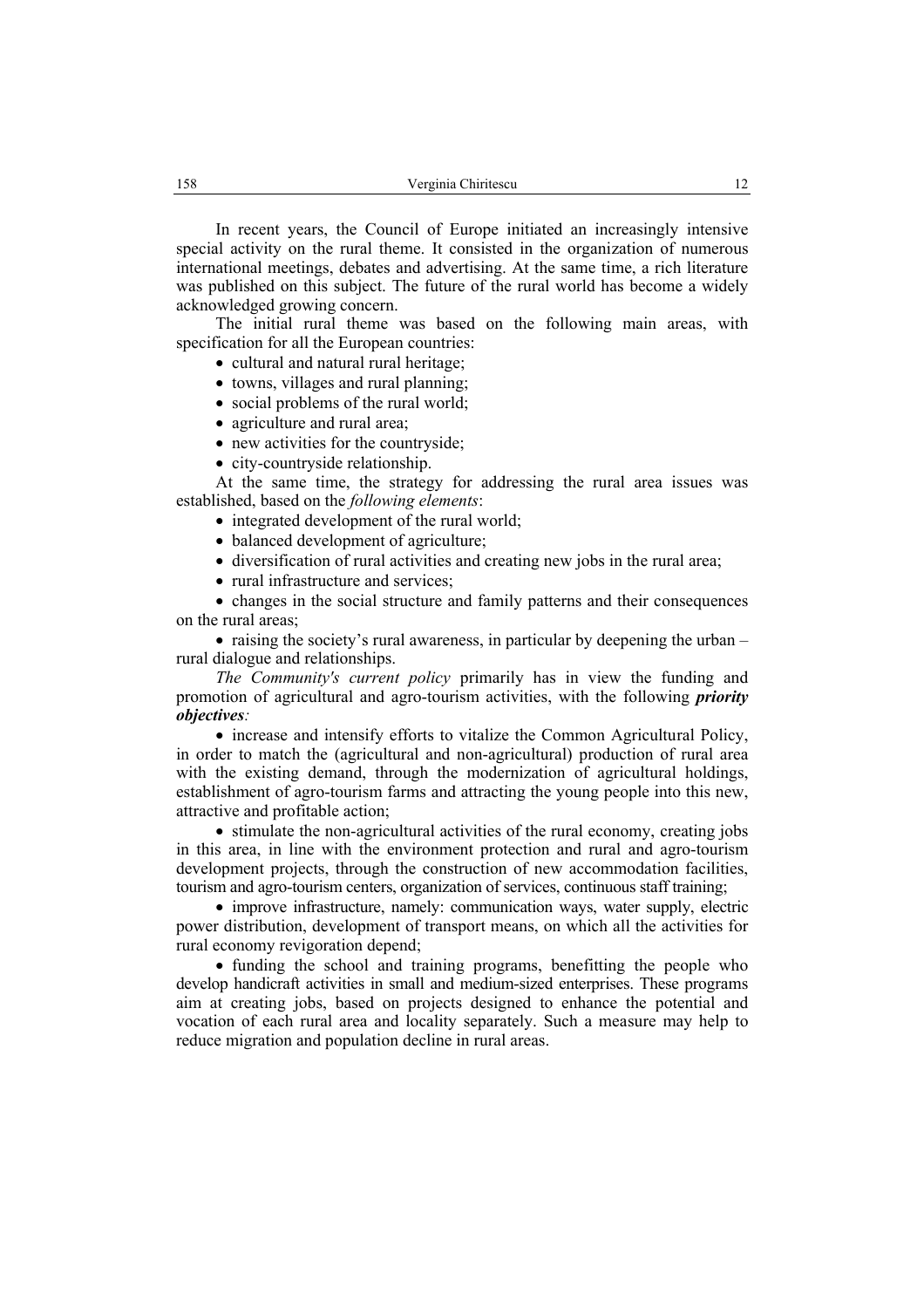Most European countries aimed at adopting measures leading to the diminution of the active population in agriculture, to the diminution of the number of unprofitable farms, creation of business units able to bring the highest profit possible to the rural people. The agriculture restructuring policies have been influenced by a dual concern, namely: to maintain the role of agriculture as a source of obtaining agri-food goods while ensuring the needed balance in relation to the environment.

The integrated, balanced and sustainable development of rural areas does not mean only the local people's awareness of using the resources and other possibilities provided in agro-tourism development, but, equally, the existence of information on the potential and open participation of the population to receive tourists .

It therefore appears that sustainable development can be conceived only as a relationship between the following elements:

– culture, which reveals the functions of society and the behavioral changes that are essential for the implementation of sustainable development;

– structure, which must specify the organization modality so as to reach sustainable development;

– technology, which must establish the technological means to achieve sustainable development.

The European Community is based on the consideration that the countryside and rural life are the common property of all inhabitants from Europe, living in both rural and urban areas, and the great potential of rural area is also of interest to all. In this context, the European Community takes into consideration and provides funding to local initiatives and projects in different regions.

Although the market economy system and the lifestyle tend to create a homogeneous environment, the cultural traditions strictly related to local (rural) resources and the real needs imposed by the natural factors have an important role in maintaining the health and diversity of local ecological parameters. That is why sustainable development must present certain solutions, alternative development patterns, clean, non-polluting techniques, change of current production and consumption patterns that contribute to the destruction of the geo-bio-chemical balance of the Earth.

It is undeniable that the economic and social progress in the contemporary world is in close correlation with the development level of agriculture, with its ability to meet the basic food needs of the population, as well as the needs of raw materials of the industry of consumer goods.

#### **REFERENCES**

- 1. Alexandri, Cecilia, Davidovici, I., Gavrilescu, D., coordinators (2004), *Tratat de economia agriculturii*, Editura Expert, Bucureşti.
- 2. Buianu, Vergina (2006), *Economia agroturismului*, Editura Terra Nostra, Iaşi.
- 3. Coţianu, R. (1999), *Strategii şi prognoze în agricultura durabilă*, Editura Bioterra, Bucureşti.